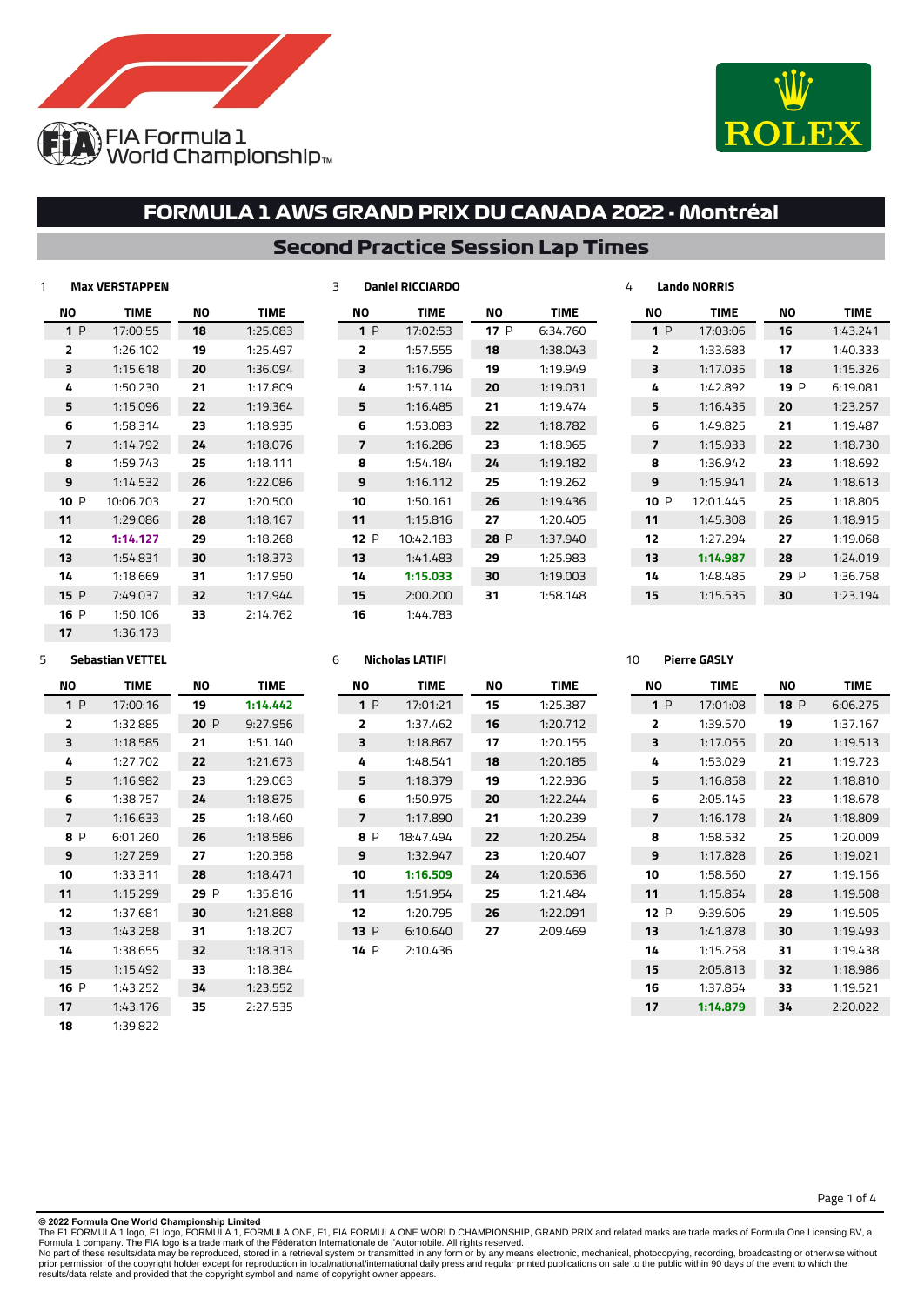



### **Second Practice Session Lap Times**

**Fernando ALONSO**

| 11 |     | Sergio PEREZ |     |             |
|----|-----|--------------|-----|-------------|
|    | ΝO  | <b>TIME</b>  | ΝO  | <b>TIME</b> |
|    | 1P  | 17:01:12     | 16P | 11:37.474   |
|    | 2   | 1:30.490     | 17  | 1:30.573    |
|    | 3   | 1:16.388     | 18  | 1:18.514    |
|    | 4   | 1:51.970     | 19  | 1:18.043    |
|    | 5   | 1:15.921     | 20  | 1:18.674    |
|    | 6   | 1:58.526     | 21  | 1:18.255    |
|    | 7   | 1:54.775     | 22  | 1:18.171    |
|    | 8   | 1:15.674     | 23  | 1:18.542    |
|    | 9   | 2:01.832     | 24  | 1:18.127    |
|    | 10P | 9:51.142     | 25  | 1:18.653    |
|    | 11  | 1:37.181     | 26  | 1:18.567    |
|    | 12  | 1:15.167     | 27  | 1:23.858    |
|    | 13  | 2:02.015     | 28  | 1:18.167    |
|    | 14  | 1:38.966     | 29  | 2:09.572    |
|    | 15  | 1:49.855     |     |             |

| NΟ             | <b>TIME</b> | NΟ  | TIME     |
|----------------|-------------|-----|----------|
| 1P             | 17:03:07    | 13  | 1:51.095 |
| $\overline{2}$ | 1:46.462    | 14  | 1:14.724 |
| 3              | 1:17.530    | 15P | 7:53.278 |
| 4              | 1:43.984    | 16  | 1:45.131 |
| 5              | 1:15.838    | 17  | 1:18.037 |
| 6              | 1:53.858    | 18  | 1:18.270 |
| 7              | 1:15.125    | 19  | 1:19.670 |
| 8 P            | 13:45.606   | 20  | 1:17.877 |
| 9              | 1:31.857    | 21  | 1:18.102 |
| 10             | 1:15.063    | 22  | 1:18.786 |
| 11             | 1:46.585    | 23  | 1:18.125 |
| 12             | 1:14.543    | 24  | 1:17.975 |
|                |             |     |          |

| 16 |      | <b>Charles LECLERC</b> |      |          |
|----|------|------------------------|------|----------|
|    | NΟ   | <b>TIME</b>            | NΟ   | TIME     |
|    | 1P   | 17:02:44               | 17   | 1:21.048 |
|    | 2    | 2:22.377               | 18   | 1:19.555 |
|    | 3    | 1:15.675               | 19   | 1:20.832 |
|    | 4    | 1:54.723               | 20   | 1:18.919 |
|    | 5    | 1:15.288               | 21   | 1:18.694 |
|    | 6    | 1:58.743               | 22   | 1:21.279 |
|    | 7    | 1:27.421               | 23   | 1:21.841 |
|    | 8    | 1:15.590               | 24   | 1:18.091 |
|    | 9    | 1:56.261               | 25   | 1:18.275 |
|    | 10   | 1:14.830               | 26   | 1:18.385 |
|    | 11P  | 8:39.292               | 27   | 1:18.312 |
|    | 12   | 2:11.356               | 28   | 1:18.380 |
|    | 13   | 1:14.208               | 29   | 1:18.658 |
|    | 14   | 1:49.744               | 30 P | 1:35.577 |
|    | 15 P | 7:19.770               | 31   | 1:21.363 |
|    | 16   | 1:43.743               | 32   | 2:00.762 |

### **Lance STROLL**

| NΟ      | <b>TIME</b> | NΟ      | <b>TIME</b> |
|---------|-------------|---------|-------------|
| 1P      | 17:00:21    | 18      | 1:34.748    |
| 2       | 1:33.998    | 19      | 1:19.098    |
| ₹       | 1:18.541    | 20      | 1:18.734    |
| 4       | 1:45.730    | 21      | 1:18.617    |
| 5       | 1:16.906    | 22      | 1:19.124    |
| 6       | 1:51.940    | 23      | 1:20.096    |
| 7       | 1:16.536    | 24      | 1:19.184    |
| P<br>8  | 8:38.520    | 25      | 1:19.176    |
| 9       | 1:31.957    | 26      | 1:19.376    |
| 10      | 1:15.441    | 27      | 1:19.209    |
| 11      | 2:05.242    | 28      | 1:19.311    |
| 12      | 1:38.388    | 29      | 1:19.198    |
| 13      | 1:15.492    | 30      | 1:19.451    |
| 14<br>P | 1:44.000    | P<br>31 | 1:37.143    |
| 15      | 1:39.104    | 32      | 1:28.045    |
| 16      | 1:15.396    | 33      | 1:20.999    |
| 17 P    | 8:40.644    | 34      | 2:09.826    |

#### **Kevin MAGNUSSEN**

| NΟ             | <b>TIME</b> | NΟ   | <b>TIME</b> |
|----------------|-------------|------|-------------|
| 1P             | 17:00:19    | 18   | 1:15.644    |
| $\overline{2}$ | 1:47.280    | 19   | 1:41.469    |
| 3              | 1:17.194    | 20   | 1:32.742    |
| 4              | 1:22.534    | 21   | 1:17.984    |
| 5              | 1:28.426    | 22   | 1:38.660    |
| 6              | 1:35.425    | 23 P | 8:30.433    |
| $\overline{7}$ | 1:17.143    | 24   | 1:40.499    |
| 8              | 2:00.047    | 25   | 1:19.571    |
| 9              | 1:17.021    | 26   | 1:19.126    |
| 10             | 1:20.897    | 27   | 1:19.389    |
| 11             | 1:16.541    | 28   | 1:19.915    |
| 12             | 1:16.339    | 29   | 1:19.586    |
| 13             | 1:16.432    | 30   | 1:19.515    |
| 14 P           | 9:02.685    | 31   | 1:19.712    |
| 15             | 1:28.887    | 32   | 1:19.927    |
| 16             | 1:15.499    | 33   | 1:19.618    |
| 17             | 1:36.396    | 34   | 2:05.352    |
|                |             |      |             |

#### **Yuki TSUNODA**

| NΟ          | <b>TIME</b> | NΟ   | <b>TIME</b> |
|-------------|-------------|------|-------------|
| 1P          | 17:00:33    | 20   | 1:21.054    |
| 2           | 1:39.755    | 21   | 1:20.616    |
| 3           | 1:17.371    | 22   | 1:20.591    |
| 4           | 1:48.058    | 23   | 1:20.617    |
| 5           | 1:16.474    | 24   | 1:20.333    |
| 6           | 1:48.476    | 25   | 1:19.974    |
| 7           | 1:42.019    | 26   | 1:19.887    |
| 8           | 1:15.993    | 27   | 1:20.193    |
| 9P          | 3:54.669    | 28   | 1:21.500    |
| 10          | 1:54.295    | 29   | 1:21.569    |
| 11          | 1:15.864    | 30 P | 1:36.926    |
| 12          | 1:48.573    | 31   | 1:23.194    |
| 13          | 1:43.543    | 32   | 1:19.463    |
| 14          | 1:49.448    | 33   | 1:19.085    |
| 15          | 1:15.567    | 34   | 1:18.744    |
| 16<br>P     | 1:37.236    | 35   | 1:19.321    |
| 17          | 1:43.078    | 36   | 1:21.436    |
| <b>18 P</b> | 6:52.945    | 37   | 1:48.512    |
| 19          | 1:38.829    |      |             |

**© 2022 Formula One World Championship Limited**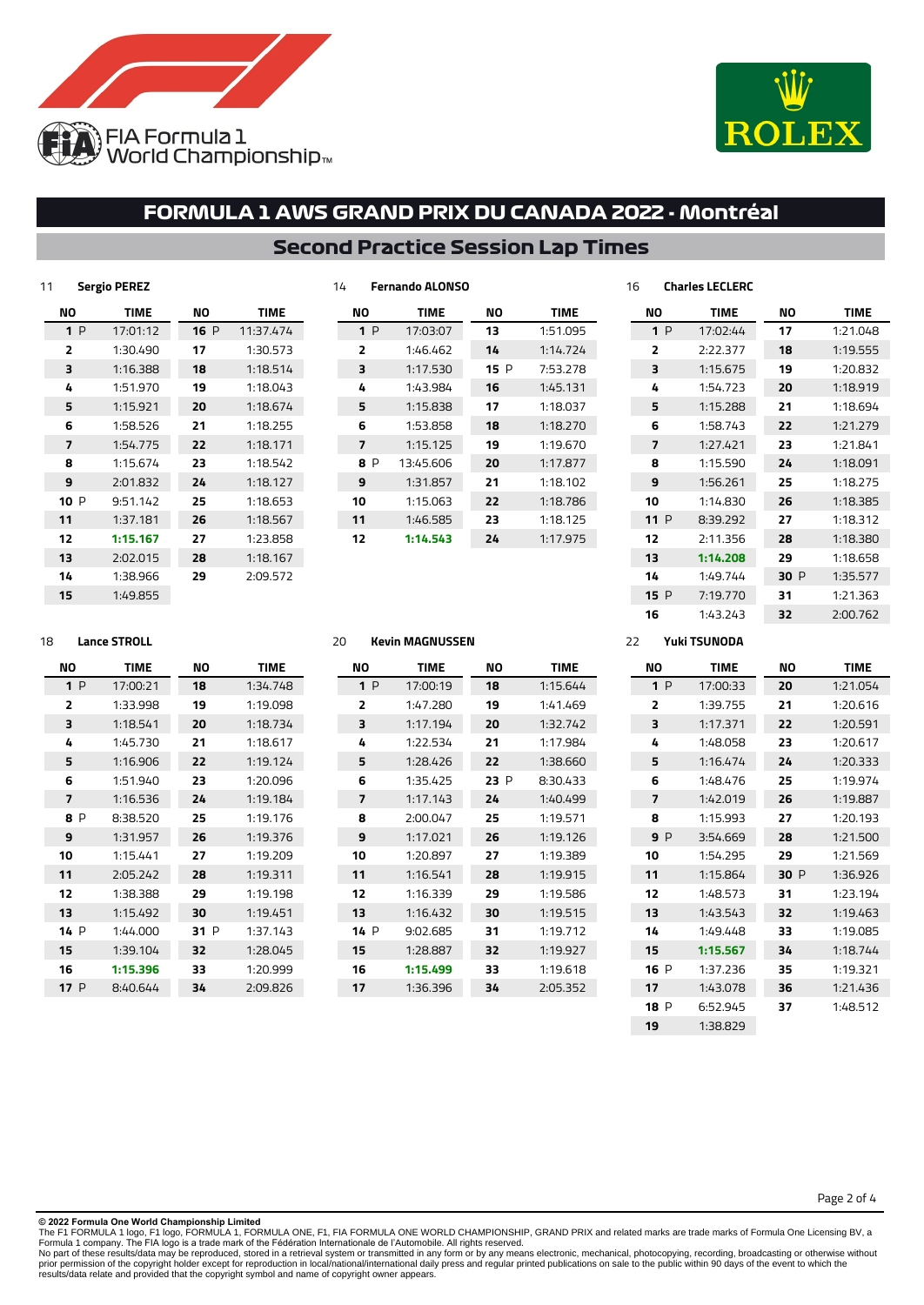



### **Second Practice Session Lap Times**

**ZHOU Guanyu**

| 23  | Alexander ALBON |      |           |
|-----|-----------------|------|-----------|
| NΟ  | TIME            | NΟ   | TIME      |
| 1P  | 17:01:18        | 16 P | 11:13.717 |
| 2   | 1:35.919        | 17P  | 2:00.468  |
| 3   | 1:18.790        | 18   | 1:23.995  |
| 4   | 1:50.081        | 19   | 1:19.594  |
| 5   | 1:17.356        | 20   | 1:19.779  |
| 6   | 1:49.267        | 21   | 1:19.678  |
| 7   | 1:17.297        | 22   | 1:19.663  |
| 8 P | 10:11.981       | 23   | 1:19.553  |
| 9   | 1:32.413        | 24   | 1:19.884  |
| 10  | 1:46.698        | 25   | 1:19.788  |
| 11  | 1:16.336        | 26   | 1:19.692  |
| 12  | 1:44.711        | 27   | 1:19.674  |
| 13  | 1:32.634        | 28   | 1:19.734  |
| 14  | 1:46.349        | 29   | 1:19.682  |
| 15  | 1:16.171        | 30   | 2:10.059  |
|     |                 |      |           |

| NΟ  | <b>TIME</b> | NΟ   | <b>TIME</b> |
|-----|-------------|------|-------------|
| 1P  | 17:00:10    | 17   | 1:15.526    |
| 2   | 1:33.607    | 18   | 1:35.251    |
| 3   | 1:20.145    | 19   | 1:16.206    |
| 4   | 1:39.197    | 20P  | 9:36.174    |
| 5   | 1:17.663    | 21 P | 1:49.764    |
| 6 P | 1:59.838    | 22   | 1:23.777    |
| 7   | 1:58.792    | 23   | 1:18.439    |
| 8   | 1:16.768    | 24   | 1:18.699    |
| 9   | 1:35.316    | 25   | 1:19.010    |
| 10  | 1:38.179    | 26   | 1:21.195    |
| 11  | 1:16.089    | 27   | 1:18.997    |
| 12P | 11:04.529   | 28   | 1:19.261    |
| 13  | 1:44.887    | 29   | 1:19.177    |
| 14  | 1:16.016    | 30   | 1:19.198    |
| 15  | 1:43.866    | 31   | 2:08.973    |
| 16  | 1:29.766    |      |             |

| NΟ     | <b>TIME</b> | ΝO   | <b>TIME</b> |
|--------|-------------|------|-------------|
| 1P     | 17:00:24    | 17P  | 8:37.059    |
| 2      | 1:38.308    | 18   | 1:26.507    |
| 3      | 1:16.842    | 19   | 1:18.693    |
| 4      | 1:53.022    | 20   | 1:18.386    |
| 5      | 1:16.180    | 21   | 1:18.645    |
| 6      | 2:03.455    | 22   | 1:19.853    |
| 7      | 1:16.624    | 23   | 1:18.549    |
| я      | 1:57.201    | 24   | 1:18.769    |
| q      | 1:15.903    | 25   | 1:19.041    |
| 10 $P$ | 11:16.719   | 26   | 1:20.143    |
| 11     | 1:36.580    | 27 P | 1:37.141    |
| 12     | 1:15.666    | 28   | 1:21.591    |
| 13     | 1:56.953    | 29   | 1:19.041    |
| 14     | 1:15.119    | 30   | 1:18.899    |
| 15     | 2:00.746    | 31   | 1:18.824    |
| 16     | 1:16.355    | 32   | 2:18.072    |

### **Lewis HAMILTON**

| NΟ             | <b>TIME</b> | NΟ   | TIME     |
|----------------|-------------|------|----------|
| 1P             | 17:11:48    | 14 P | 2:01.291 |
| $\overline{2}$ | 1:32.129    | 15   | 1:30.477 |
| 3              | 1:15.852    | 16 P | 1:38.227 |
| 4              | 1:43.347    | 17   | 1:21.782 |
| 5              | 1:24.030    | 18   | 1:18.505 |
| 6              | 1:15.574    | 19   | 1:22.256 |
| 7 P            | 6:54.852    | 20   | 1:18.538 |
| 8              | 1:25.114    | 21   | 1:18.559 |
| 9              | 1:39.049    | 22   | 1:21.492 |
| 10             | 1:21.781    | 23 P | 5:37.797 |
| 11             | 1:15.421    | 24   | 1:52.682 |
| 12             | 1:40.459    | 25   | 2:14.340 |
| 13 P           | 7:37.124    |      |          |
|                |             |      |          |

### **Mick SCHUMACHER**

| NΟ             | <b>TIME</b> | NΟ  | TIME     |
|----------------|-------------|-----|----------|
| 1P             | 17:00:45    | 19  | 1:37.269 |
| $\overline{2}$ | 1:45.374    | 20  | 1:16.565 |
| 3              | 1:18.642    | 21  | 1:29.390 |
| 4              | 1:43.048    | 22P | 7:02.852 |
| 5              | 1:22.014    | 23  | 1:39.096 |
| 6              | 1:17.306    | 24  | 1:19.508 |
| 7              | 1:39.302    | 25  | 1:19.104 |
| 8              | 1:17.005    | 26  | 1:19.463 |
| 9              | 1:34.849    | 27  | 1:19.868 |
| 10             | 1:30.454    | 28  | 1:19.673 |
| 11             | 1:17.140    | 29  | 1:20.041 |
| 12             | 1:32.454    | 30  | 1:20.118 |
| 13             | 1:16.715    | 31  | 1:20.465 |
| 14P            | 8:47.029    | 32  | 1:20.262 |
| 15             | 1:44.429    | 33  | 1:20.156 |
| 16             | 1:15.516    | 34  | 1:19.642 |
| 17             | 1:43.394    | 35  | 2:09.771 |
| 18             | 1:21.124    |     |          |

#### **Carlos SAINZ**

**Esteban OCON**

| NΟ             | <b>TIME</b> | NΟ   | <b>TIME</b> |
|----------------|-------------|------|-------------|
| 1P             | 17:01:15    | 17P  | 5:51.078    |
| $\overline{2}$ | 1:50.377    | 18   | 1:54.717    |
| з              | 1:16.896    | 19   | 1:18.365    |
| 4              | 1:47.935    | 20   | 1:28.431    |
| 5              | 1:35.150    | 21   | 1:18.191    |
| 6              | 1:15.839    | 22   | 1:18.405    |
| 7              | 1:50.768    | 23   | 1:17.934    |
| 8              | 1:15.458    | 24   | 1:18.291    |
| 9              | 2:03.414    | 25 P | 1:36.918    |
| 10             | 1:14.987    | 26   | 1:22.474    |
| 11 P           | 11:32.275   | 27   | 1:17.819    |
| 12             | 1:57.317    | 28   | 1:17.833    |
| 13             | 1:14.352    | 29   | 1:25.818    |
| 14P            | 2:04.047    | 30   | 1:17.161    |
| 15             | 1:53.952    | 31   | 1:18.109    |
| 16             | 1:14.426    | 32   | 2:06.253    |

Page 3 of 4

#### **© 2022 Formula One World Championship Limited**